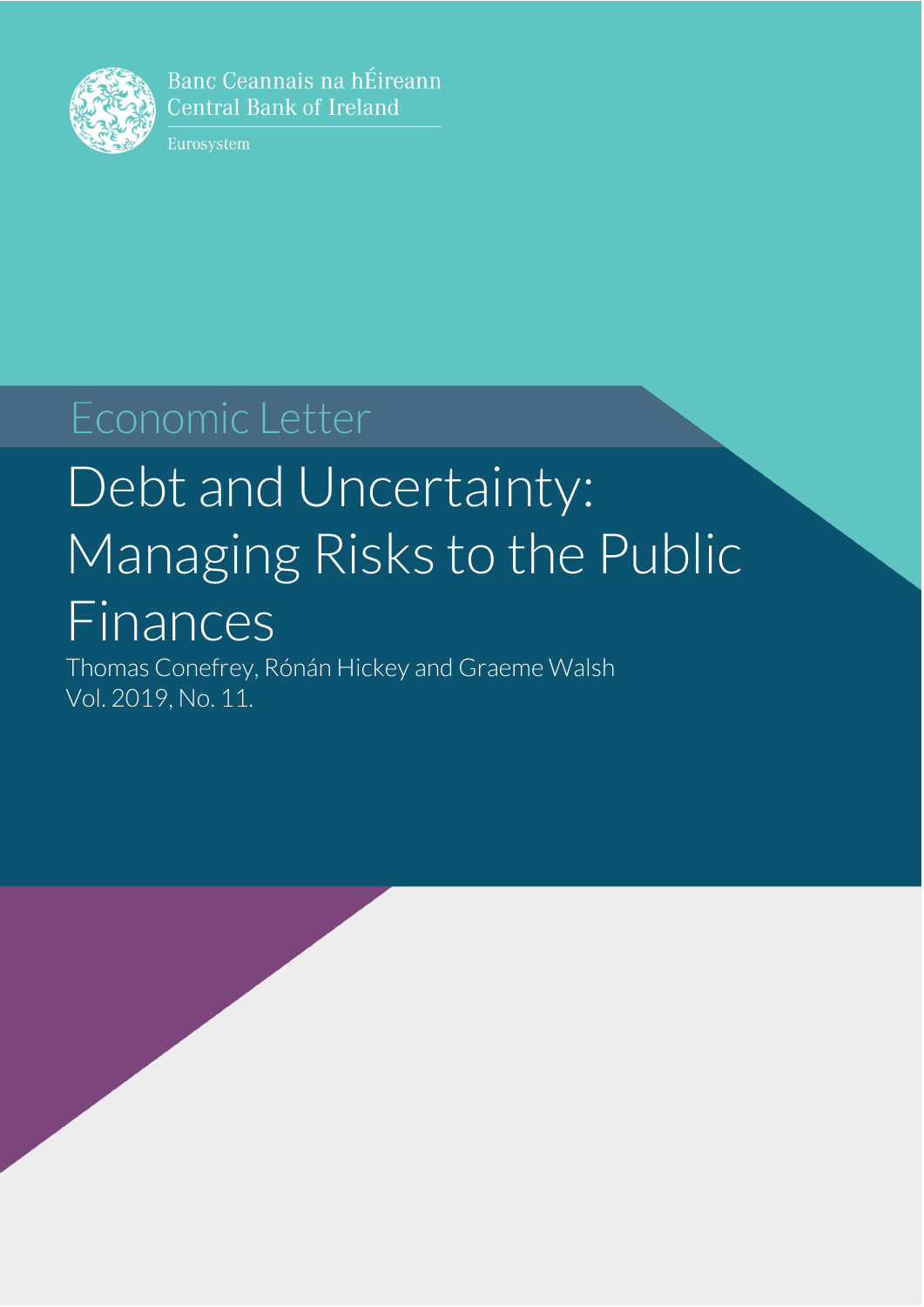# **Debt and Uncertainty: Managing Risks to the Public Finances**

## *Thomas Conefrey, Rónán Hickey and Graeme Walsh<sup>1</sup>*

The Irish public finances have improved significantly in recent years and favourable financing conditions have reduced debt servicing costs. In the absence of severe adverse shocks, government debt as a proportion of national income should continue to fall. At the same time, the crisis has left a legacy of high government debt that, in 2018, was larger than the level of national income (GNI\*). Starting from this high stock of debt, there is a risk that a negative economic shock could cause the deficit and debt to start rising again, undoing the hard-won improvements of recent years. In this *Letter*, we analyse the exposure of the public finances to potential adverse shocks. Our analysis shows that a disorderly Brexit or a permanent loss of corporation tax revenue could result in the level of debt remaining above 90 per cent of national income well into the middle of the next decade. In an environment of elevated risks, reducing the level of public debt can help to improve the capacity of the public finances to withstand negative shocks.

# **1. Introduction**

1

Government actions to stabilise and then repair the public finances, as well as the robust recovery in the economy, have brought about a substantial improvement in the public finances over recent years. The underlying General Government deficit, <sup>2</sup> which widened to 14.5 per cent of modified national income (GNI\*) in 2009, was eliminated in 2018. The General Government debt-to-income ratio has also declined from a peak of 166 per cent of GNI\* in 2012 to 104 per cent in 2018. At the same time, the cost of servicing the national debt has been reduced by historic low sovereign interest rates. Taken together, these improvements have placed the public finances on a sounder footing following the upheaval experienced during the 2008-2012 period.

<sup>&</sup>lt;sup>1</sup> Irish Economic Analysis Division, Central Bank of Ireland. The views expressed in this paper are those of the authors only and do not necessarily reflect the views of the Central Bank of Ireland. We would like to thank Mark Cassidy, John Flynn, Gerard O'Reilly, Reamonn Lydon, Carina Holmes and Linda Kane for comments on an earlier draft.

<sup>&</sup>lt;sup>2</sup> The underlying General Government balance excludes once off banking related transfers. These contributed to an increase in the headline deficit to 42 per cent of GNI\* in 2010.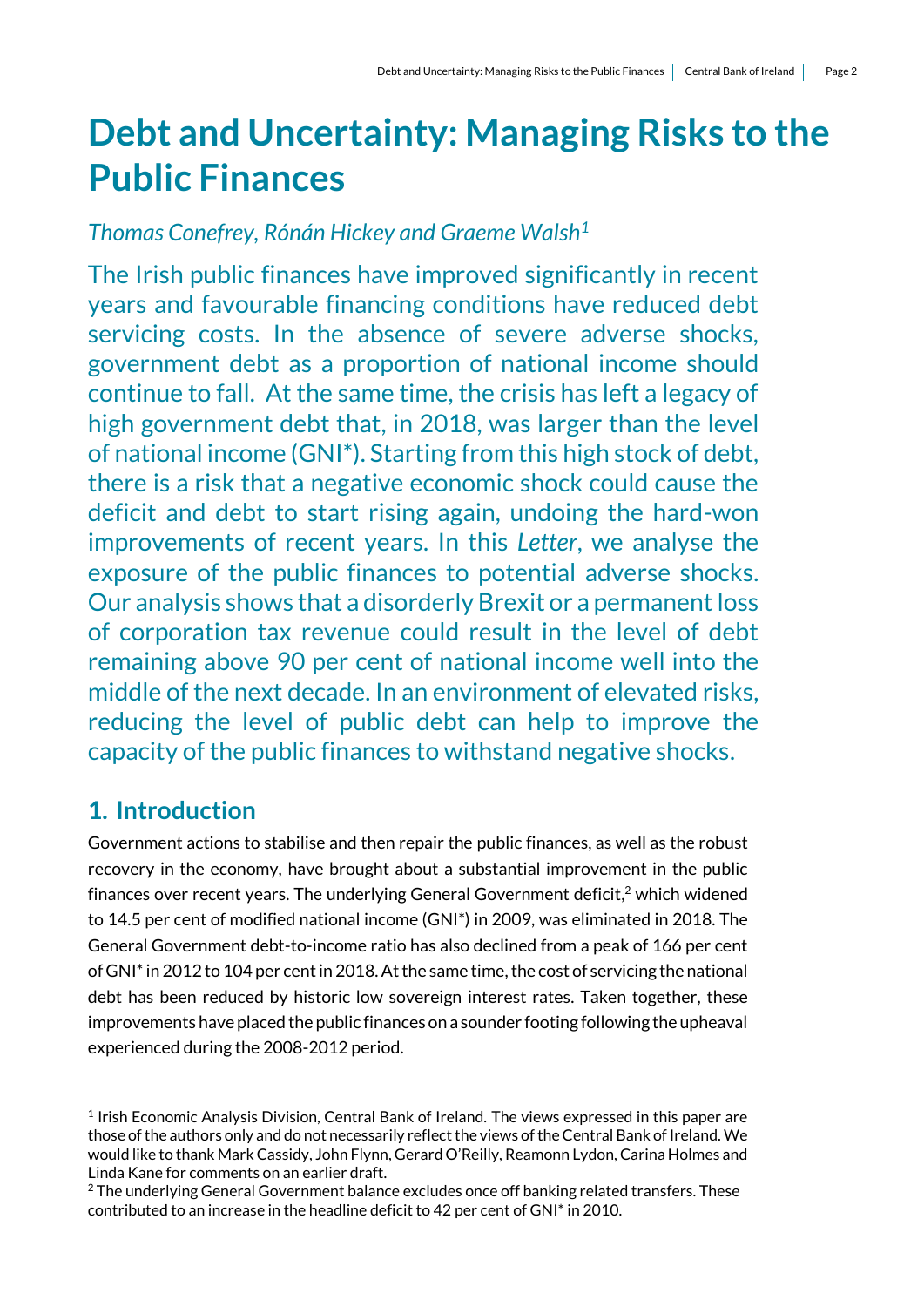Despite these improvements, the scale of the borrowing undertaken during the crisis years – due to the shortfall between government spending and revenues, as well as the cost of the bank support measures – means that the level of Irish government debt remains high by historic and international comparisons. An adverse shock could cause the deficit and debt ratio to start rising again, reigniting concerns over creditworthiness.

The 2008 crisis is a vivid reminder of how negative economic shocks can trigger potentially unsustainable increases in government debt. At the outset of the 2008 crisis, government debt was low at less than 30 per cent of GNI\*, well below the 60 per cent Maastricht ceiling. Despite starting from this extremely low level, the debt ratio peaked at 166 percent four years later. Irish government bond yields rose to 14 per cent, preventing the state from borrowing on international markets. At close to 100 per cent of GNI\*, the current debt ratio is around four times higher than at the outset of the 2008 crisis. This highlights the potential vulnerability of the State's fiscal position; starting from a high level of debt means there is less headroom in the event of a negative shock. Both the Department of Finance (2019) and the Irish Fiscal Advisory Council (2019) have recently shown how a negative economic shock could have a significant impact on the government's fiscal position. In addition to risks from slower economic growth, IFAC (2018, 2019) and IMF (2019) examine the exceptional increases in corporation tax (CT) revenue since 2015 and the potential effect on the public finances from a loss of revenue from this source.

In a recent paper, Blanchard (2019) considers the costs of higher public debt in the current low interest rate environment in the context of the US economy. Blanchard argues that, in a situation where the interest rate on debt is expected to remain below the growth rate of the economy for a prolonged period, both the fiscal and welfare costs of higher public debt are lower. While there are likely to be some circumstances where very low interest rates allow for higher public indebtedness, it is important to consider Blanchard's arguments in the context of the characteristics of a small open economy such as Ireland. As pointed out by the Department of Finance (2019), for around one third of the period between 1970 and 2018, interest rates have exceeded the growth rate of the Irish economy. Moreover, the Irish economy is significantly more volatile than larger economies and, as the experience of the last decade has demonstrated, market sentiment can change rapidly.

In this Economic Letter, we provide an overview of recent developments in the public finances and assess the potential impact of two key risks, namely, a disorderly Brexit and a reduction in corporation tax. Section 2 examines the evolution of the public finances since 2012 and shows how a number of exceptional factors have accounted for much of the improvement in Ireland's debt-to-income ratio since 2013, with underlying improvements in the fiscal position playing a smaller role. Section 3 examines the level of Irish public debt in a euro area context. In Section 4, we use the Central Bank's macroeconomic model of the Irish economy (COSMO) to estimate the impact on the debt of two scenarios: (i) a disorderly Brexit and (ii) a slowdown in the international economy coupled with a loss of corporation tax revenue. Section 5 concludes.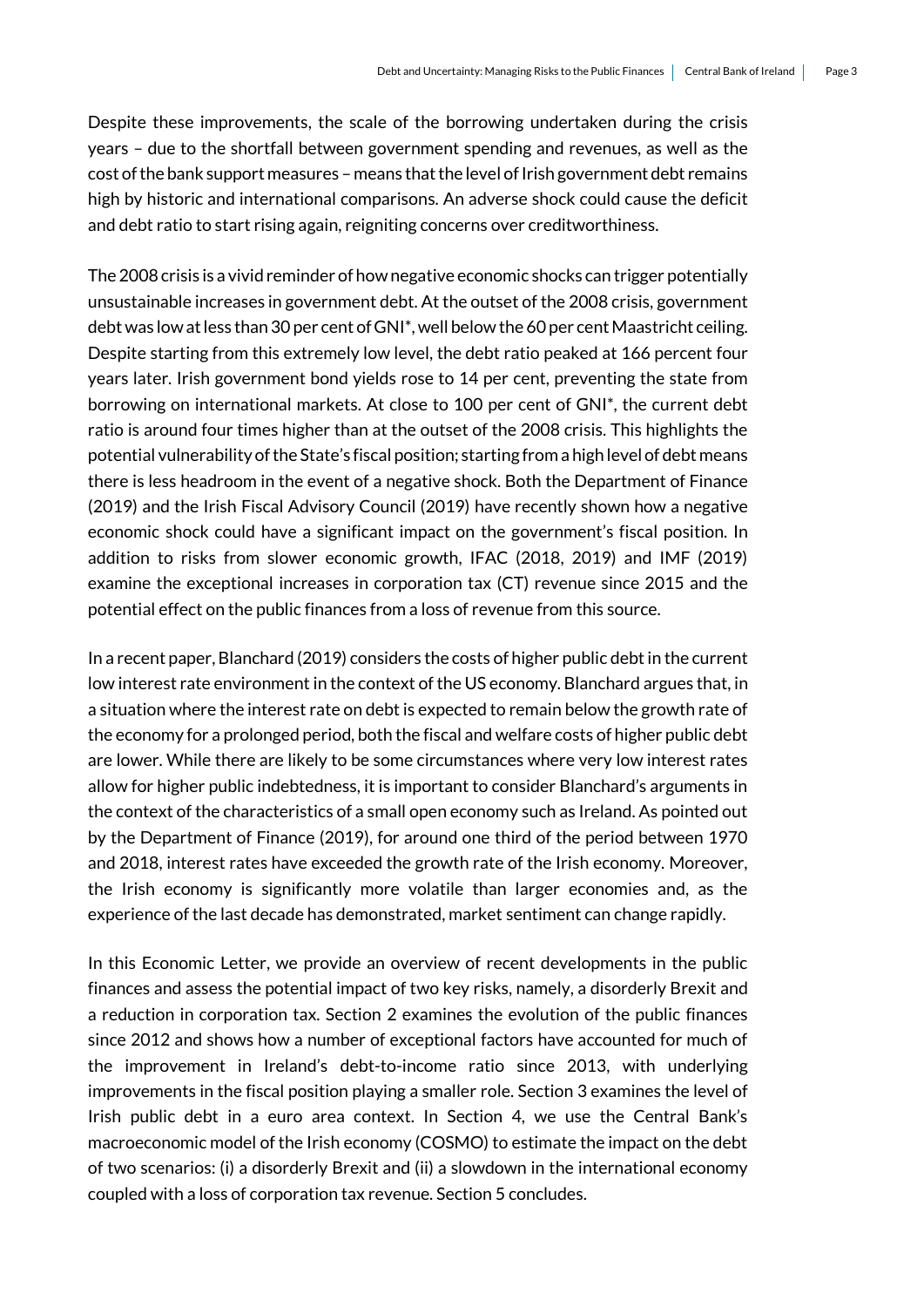# **2. Recent Irish Debt Developments**

#### **2.1 Measuring Irish Government Debt**

While Ireland's gross General Government debt ratio has recorded a significant decline in recent years, it remains at an elevated level as a proportion of GNI\*. As the level of GDP is increasingly distorted by the effects of globalisation, and less representative of the level of domestic income and resources, the debt-to-GDP ratio has become misleading. It no longer represents an improvement in the ability to sustain a given debt level. This was most notable in 2015 when the debt ratio recorded an annual decline of almost 25 percentage points. The Central Statistics Office introduced modified Gross National Income (GNI\*) as an alternative measure of national income in 2017 to exclude globalisation effects that are disproportionately impacting the measurement of the size of the Irish economy. <sup>3</sup> Using this as the denominator reveals a debt ratio still above 100 per cent in 2018. While this is well below its recent peak, it is amongst the highest in the euro area. Figure 1 also shows the nominal level of Irish government debt. This remains close to its recent peak and significantly above its pre-crisis level following sharp growth in the period 2007 to 2013. Reflecting the holdings of corresponding financial assets the net debt position is somewhat more favourable, but still remained elevated at just under 90 per cent of GNI\* last year.





Source: Eurostat, Central Statistics Office

1

When assessing the risks presented by public debt it is important to also consider the structure of the debt stock. The National Treasury Management Agency (2019) has used the period of low sovereign interest rates to lengthen maturities, lower interest costs and repay

 $3$  Modified gross national income, or GNI $^*$ , is an indicator that was recommended by the Economic Statistics Review Group. For more on the Economics Statistics Review Group see ESRG (2016). For a more detailed look at how GNI\* is calculated see Lane (2017).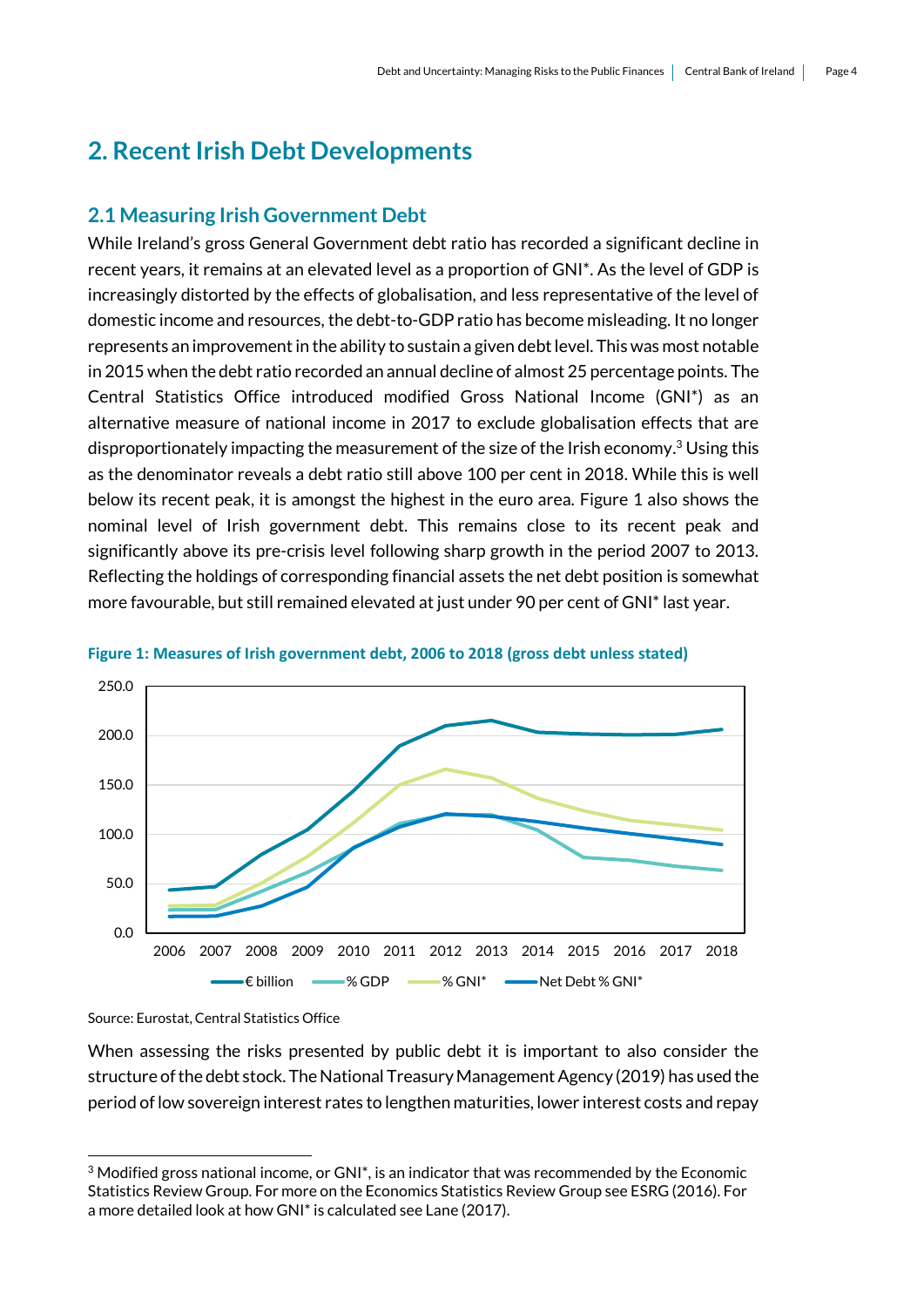relatively higher interest IMF loans early. The weighted average maturity of 9.6 years in Ireland is one of the longest in Europe; the euro area average, by comparison, is 7.4 years. The cost of servicing the debt, meanwhile, has consistently been lower than anticipated. The Department of Finance (2019) shows that the effective interest rate was at its lowest level in 2017 since 1996. Looking more specifically at the composition of the debt stock, more than half is financed by fixed-rate government bonds, reducing the potential impact of an interest rate shock. However, over 60 per cent of the debt is held by non-residents which increases funding vulnerability, particularly in the event of a negative shock such as a nodeal Brexit.



**Figure 2: Decomposition of change in Irish debt to GNI\* ratio since end-2012**

Source: Eurostat, Central Statistics Office, Central Bank of Ireland calculations

#### **2.2 Decomposing the Change in Debt since end-2012**

1

Figure 2 decomposes changes in the debt-to-GNI\* ratio into its key drivers: the primary budget balance, snowball effect (or interest-growth differential) and the stock-flow adjustment. Running a primary budget surplus, and having stronger nominal income growth than interest rates on the national debt lead to favourable debt dynamics. The stock-flow adjustment (SFA), meanwhile, reflects factors that affect debt but are not included in the budget balance such as the sale of financial assets. <sup>4</sup> More than half of the 62 per cent decline in the debt to GNI\* ratio that has occurred since end-2012 has been due to a favourable snowball effect, with a further third due to a net positive SFA. Taking a closer look at the components of the snowball effect, annual nominal GNI\* growth has averaged 7½ per cent

<sup>4</sup> The stock-flow adjustment (also known as the deficit debt adjustment) is a residual term which takes into account changes in the stock of outstanding debt that arise for reasons unrelated to the deficit in a period. The SFA captures factors such as valuation (including exchange rate) effects, cash versus accruals accounting, privatisation receipts and in Ireland's case the unwinding of Irish Bank Resolution Company.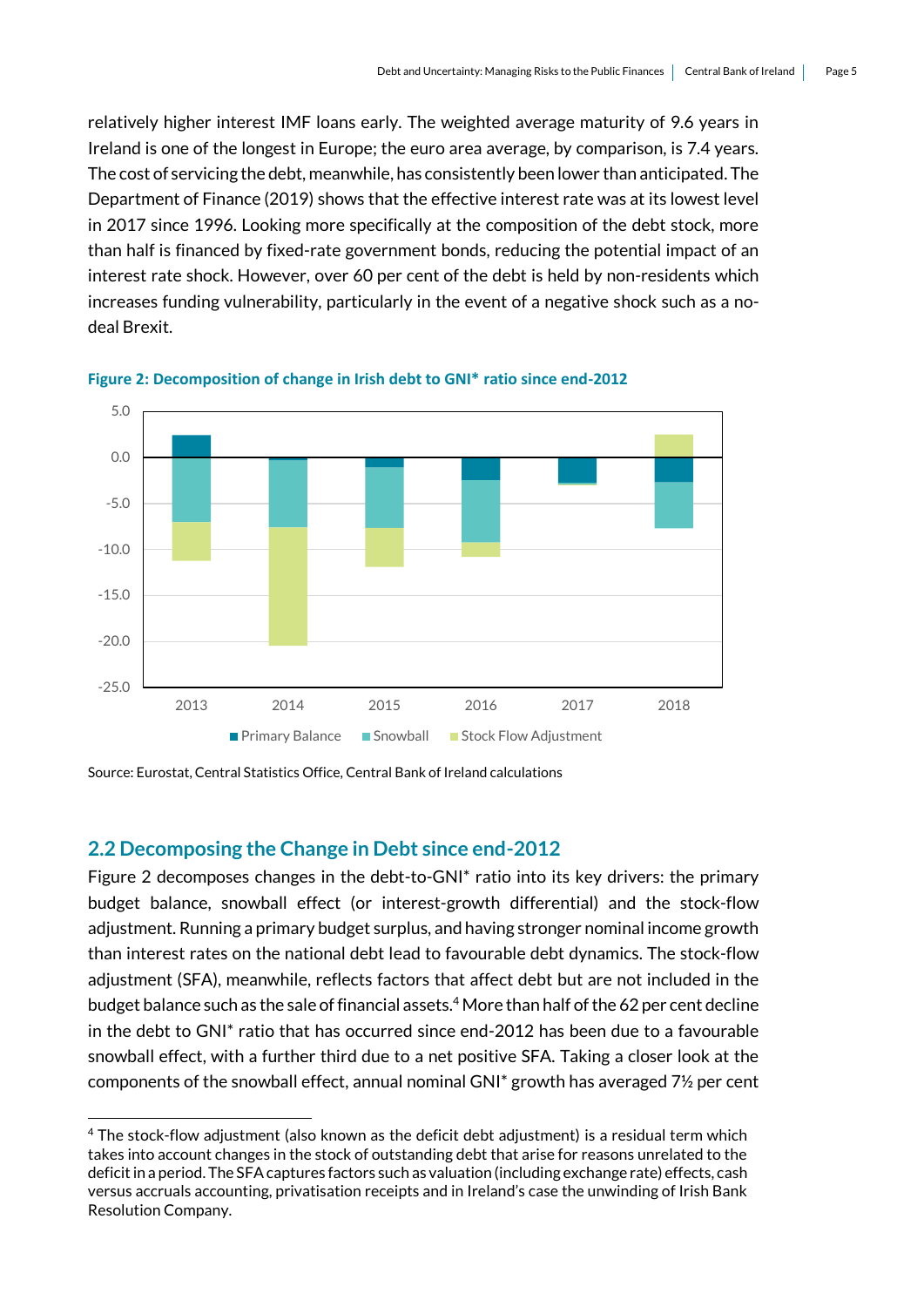in this period, compared to an implied interest rate of 3¼ per cent on the national debt. <sup>5</sup> The differential is considerably stronger than the longer-term average of 2 per cent (reflecting average GNI\* growth of 6¼ per cent since 1995 and an average implied interest rate of 4¼ per cent). With regard to the SFA, this period has coincided with a significant recovery of revenues from the sale of financial sector assets and also the impact of the winding down of Irish Bank Resolution Corporation (in particular during 2014). <sup>6</sup> The reduction in government cash balances has also had a net favourable impact, despite an increase in liquid assets driving a positive SFA in 2018. The primary balance has been in surplus since 2014. As Figure 3 shows, however, the pace of improvement in the primary balance ratio has stalled notably in recent years.





Source: Central Statistics Office

1

### **3. Irish Developments in a Euro Area Context**

A number of countries in the euro area experienced sharp increases in their debt ratio in the late 2000s, while others entered the crisis with already elevated levels of government debt. As a result, we identify six countries as being 'high debt' at end-2012, the year that the Irish debt to GNI<sup>\*</sup> ratio peaked.<sup>7</sup> Amongst these countries, Ireland was the only one to show a notable decline in its debt ratio by 2018 (see Figure 4). In some – Greece and Italy for

 $5$  The implied interest rate on the national debt is calculated as interest payment (t) / stock of national debt (t-1)

<sup>6</sup> For a more detailed look at the impact financial sector support measures have had on General Government debt see Hickey et al (2017).

<sup>&</sup>lt;sup>7</sup> We define a 'high debt country' as one that head a debt ratio of 90 percent or higher at end-2012. There were six of these in 2012 – Ireland, Greece, Portugal, Italy, Belgium and France – and Spanish debt had also surpassed this threshold by 2018. We identify a 'medium debt country' as one with a debt ratio of between 60 and 90 per cent and a 'low debt country' as one with a debt ratio below 60 per cent. For all countries, with the exception of Ireland, we use debt as a percentage of GDP.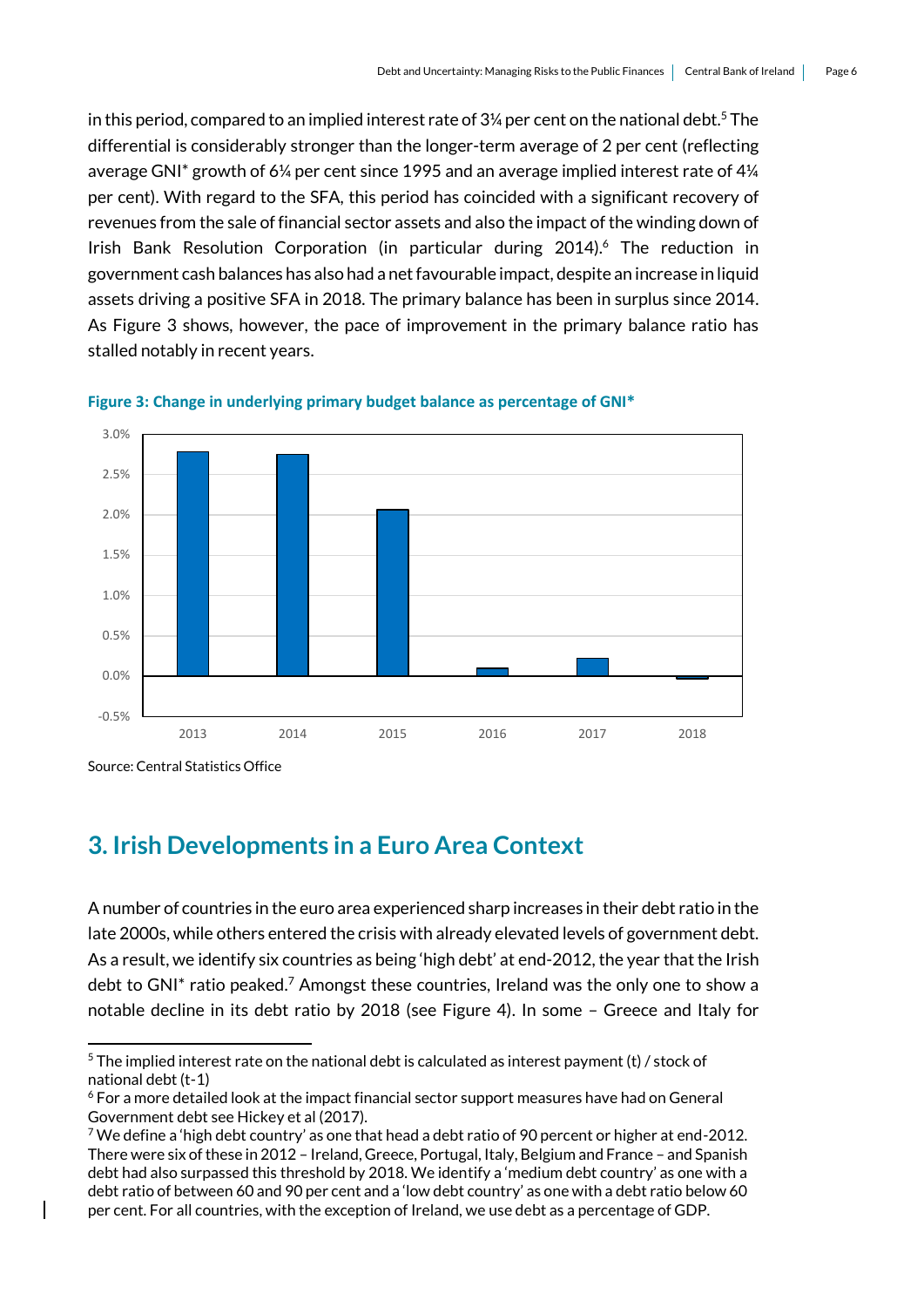example - the debt ratio was higher in 2018 than it was six years earlier, while in others – Belgium and Portugal - the position was broadly stable.



**Figure 4: Change in debt to GDP ratio in euro area high debt countries (2012 = 100)**

Note: Irish figure is debt to GNI\*

1

Table 1 examines why the Irish experience differed so significantly, decomposing the change in the debt ratio in each country into the three components introduced in Section 2. During this period, the debt position in most of the countries benefited from the running of primary surpluses. Greece (particularly since 2015) and Italy ran substantial primary surpluses during the period in question. It is in the other two components that Ireland stands out. The snowball effect for Ireland is significantly stronger than for other countries – the next closest being Malta. Growth is the key driver of the differential, as interest rates were modestly higher than the euro area average (see Figure 5) during this period. $8$  As we are using the debt to GNI\* ratio in the Irish case, the extremely strong 2015 GDP growth rate is not affecting these figures. The favourable DDA impact in Ireland also stands out. While five of the seven high debt countries have experienced supportive stock flow adjustments in recent years, these are considerably lower relative to those in Ireland. The favourable SFA impact in Ireland is almost three times the next highest supportive contribution, in the Netherlands.

<sup>&</sup>lt;sup>8</sup> For a more detailed discussion on the latest policy debate around interest - growth differentials see ECB (2019). Its conclusion is that 'in the euro area, the current low interest rate-growth differentials on government debt should not be taken as an incentive for higher debt levels, especially where fiscal space is constrained'.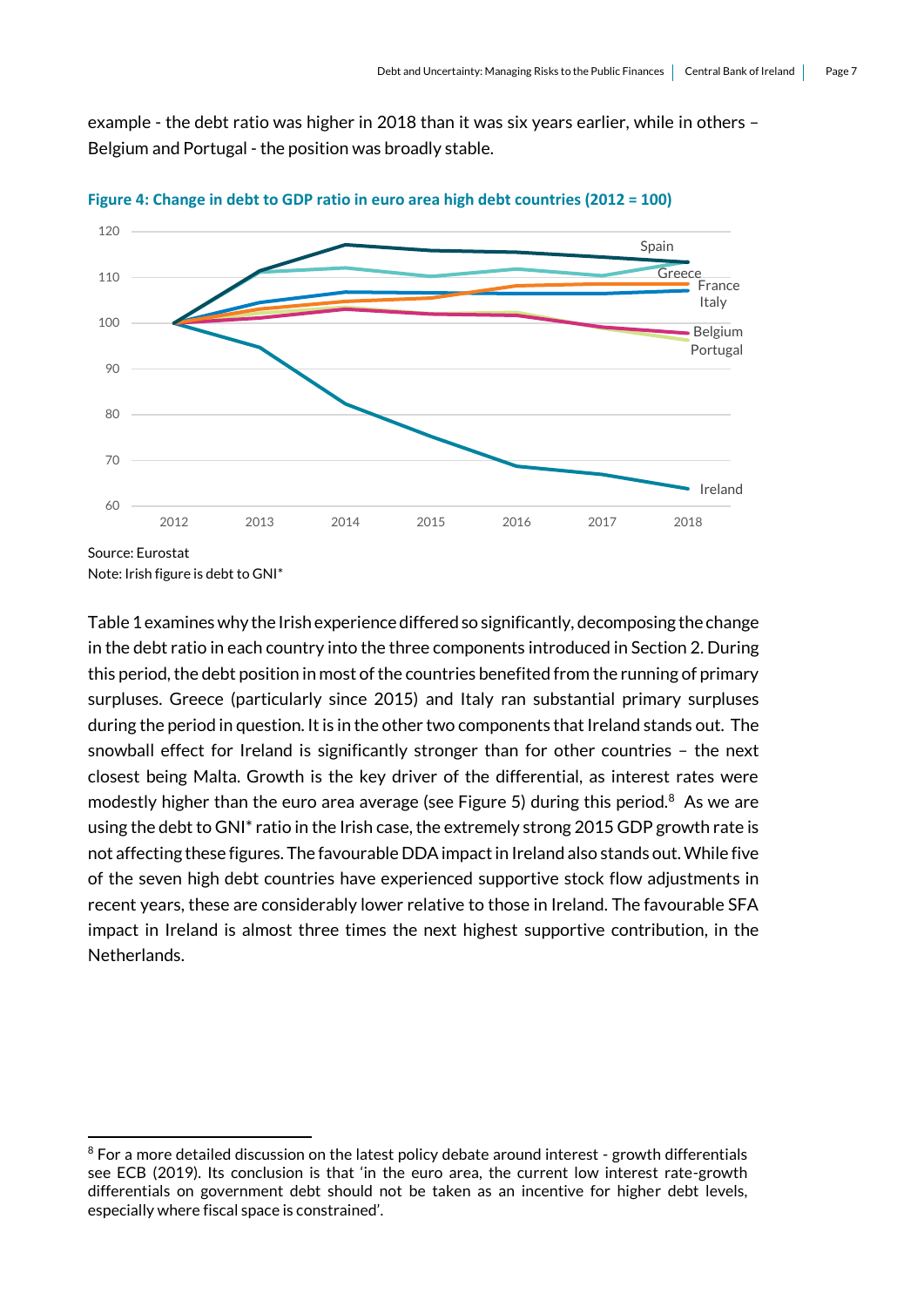|                | <b>Debt</b> | <b>Debt</b> | Change | Primary        | Snowball      | <b>Stock</b> |  |
|----------------|-------------|-------------|--------|----------------|---------------|--------------|--|
|                | 2012        | 2018        |        | <b>Balance</b> | <b>Effect</b> | <b>Flow</b>  |  |
| Ireland (GNI*) | 166         | 104         | $-62$  | $-7$           | $-34$         | $-20$        |  |
| Greece         | 160         | 181         | $+22$  | $-1$           | $+27$         | $-4$         |  |
| Portugal       | 126         | 121         | $-5$   | $-4$           | $+3$          | $-4$         |  |
| Italy          | 123         | 132         | $+9$   | $-9$           | $+14$         | $+4$         |  |
| Belgium        | 104         | 102         | $-2$   | $-5$           | $+1$          | $+1$         |  |
| France         | 91          | 98          | $+8$   | $+9$           | $+1$          | $-1.5$       |  |
| Spain          | 86          | 97          | $+11$  | $+10$          | $+3$          | $-2$         |  |
| Austria        | 82          | 74          | -8     | $-5$           | $-2$          | $-1$         |  |
| Germany        | 81          | 61          | $-20$  | $-13$          | $-7$          | $\mathbf 0$  |  |
| Cyprus         | 80          | 103         | $+22$  | $+1$           | $+10$         | $+12$        |  |
| Malta          | 68          | 46          | $-22$  | $-15$          | $-18$         | $+11$        |  |
| Netherlands    | 66          | 52          | $-14$  | $-3$           | $-3$          | -8           |  |
| Finland        | 54          | 59          | $+5$   | $+5$           | $-3$          | $+3$         |  |
| Slovenia       | 54          | 70          | $+16$  | $+8$           | $-2$          | $+10$        |  |
| Slovakia       | 52          | 49          | $-3$   | $+2$           | $-1$          | $-4$         |  |
| Latvia         | 42          | 36          | -6     | $-1$           | $-5$          | $\mathbf{O}$ |  |
| Lithuania      | 40          | 34          | -6     | -6             | $-4$          | $+4$         |  |
| Luxembourg     | 22          | 21          | $-1$   | $-12$          | $-4$          | $+15$        |  |
| Estonia        | 10          | 8           | $-1$   | $\mathbf 0$    | $-3$          | $+1$         |  |

**Table 1 – Change in government debt ratios in euro area countries, 2012 to 2018**

Source: Eurostat, Authors' calculations





Source: Eurostat – implied interest rate on debt stock = interest payments (t) / debt stock (t-1) Note 1: Irish figure is debt to GNI\*.

Note 2: The implied interest rate is shown as a negative figure in the Chart reflecting the negative impact it has on the snowball effect. In the Irish case the implied average interest rate is actually a positive 3.2 per cent.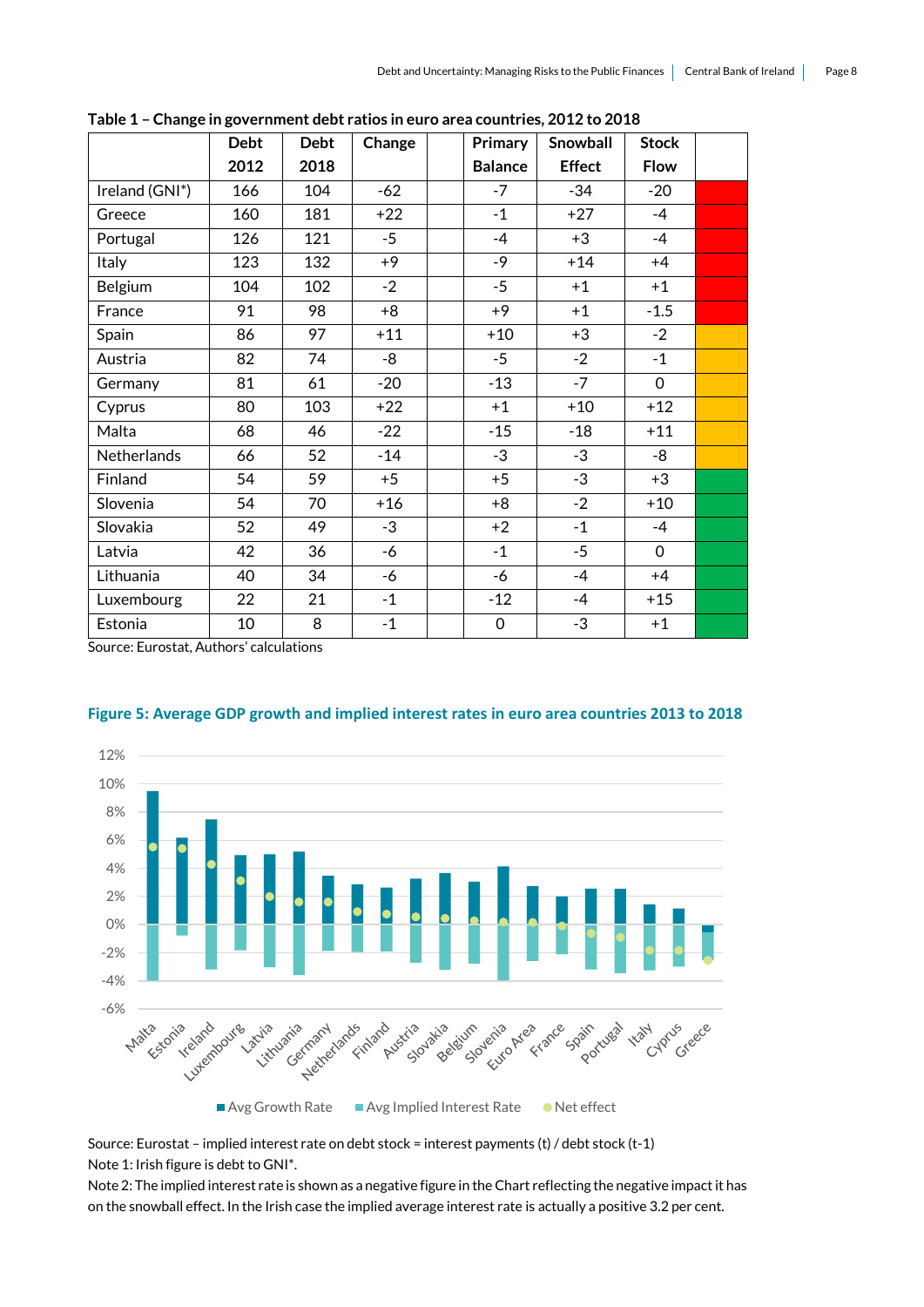Figure 6 compares gross General Government debt *per capita* amongst the 'high debt' countries. This illustrates the considerable increase in debt per capita that occurred in Ireland following the financial crisis. Irish government debt per capita has almost doubled in the past 10 years and is higher than that in any of the other 'high debt countries', with Belgium being the only other of these economies to surpass the  $€40,000$  mark.



**Figure 6: Gross General Government debt per capita, 2006 to 2018 (€ per capita)**

Source: Eurostat

This section has highlighted that Irish debt remains high relative to other euro area economies. The factors that have driven the improvement in the debt ratio in recent years are also exceptional when viewed from a euro area standpoint. The sustainability of the public finances must therefore be sufficiently robust to withstand sudden changes in the economic and financial environment. This suggests a bigger role for the primary balance in supporting favourable debt dynamics in the future.

#### **4. Modelling Risks to the Public Finances**

In this section, we use the Central Bank's macroeconomic model (COSMO) to consider the effect on the public finances if a number of macroeconomic risks currently facing the Irish economy were to materialise. In the first scenario, we illustrate the effect of a disorderly Brexit on the deficit and debt. The second scenario examines the possible impact on the public finances if there is a decline in Irish corporation tax revenue accompanied by a generalised slowdown in the international economy.

As with any modelling exercise of this kind, there are a number of important assumptions underpinning the analysis. In order to isolate the effect of the scenarios on the public finances, we assume that the government does not take any corrective fiscal action in response to the shocks. The scenario results therefore show the effect on the public finances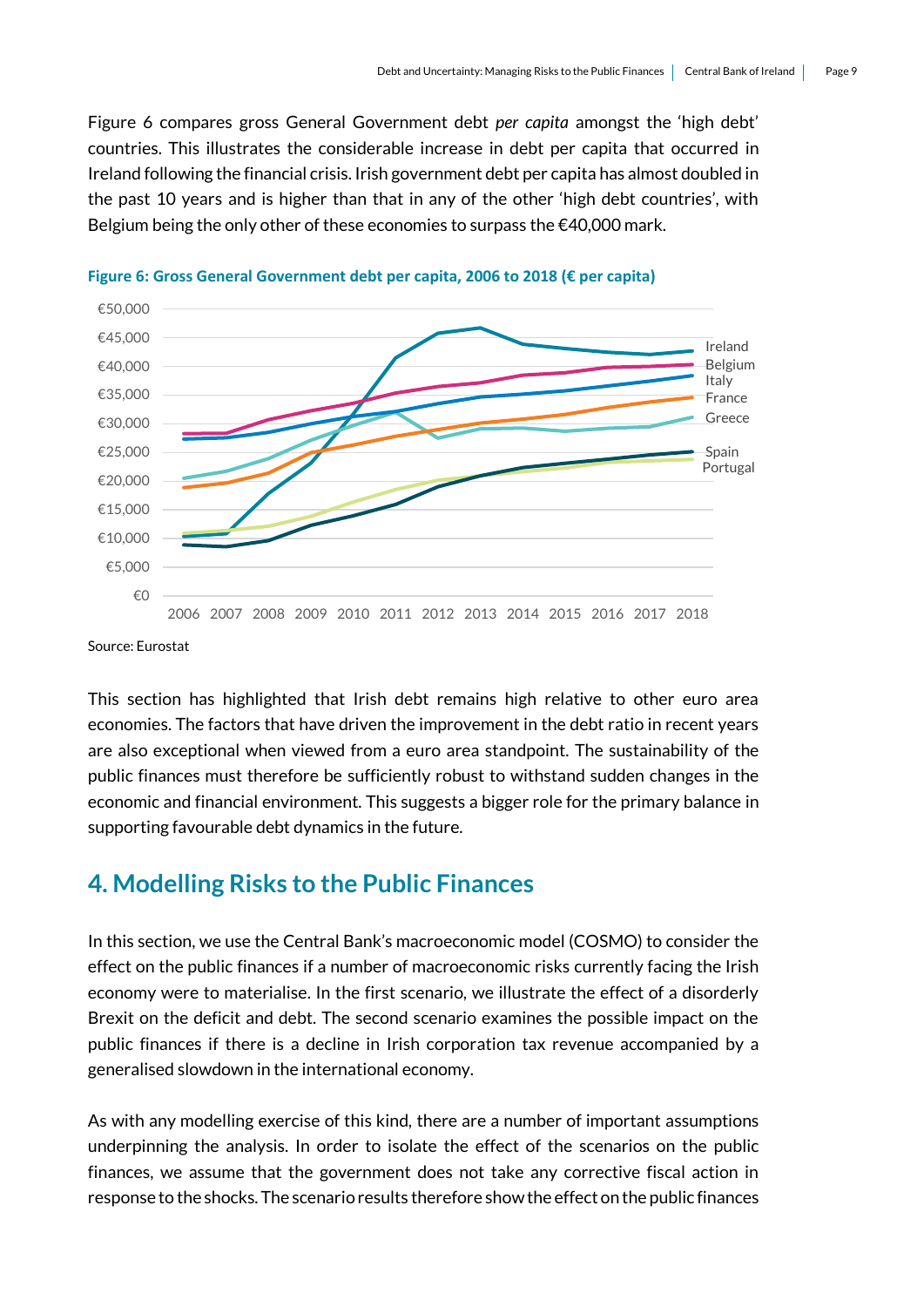if these shocks materialise and the government deficit and debt is allowed to vary in line with the normal operation of the automatic stabilisers. $\textsuperscript{9}$  In the case of the disorderly Brexit scenario, we do not include any increase in government expenditure on mitigation measures for affected sectors.

We also assume that there is no link between changes in the General Government deficit or debt and the interest rate on Irish debt.<sup>10</sup> It is possible that a severe deterioration in the public finances could lead to an increase in sovereign borrowing costs due to a rise in the risk premium on Irish debt, as took place during the 2008 economic and financial crisis. If this occurred in response to future negative shocks, the impact on the public finances of the scenarios we examine below would be even more severe than reported here.

For the two scenarios we examine, we show the effect on the public finances relative to a base case where these shocks do not materialise. Under our baseline scenario – which sees the General Government balance improve to a surplus of around 1 per cent of GNI\*, before stabilising at that level over the medium term – public debt continues its gradual improvement in the coming years. From an outturn of 104 per cent of GNI\* in 2018, the gross debt ratio is projected to fall to 78 per cent by 2025 (45 per cent as a percentage of GDP, highlighting once again the inadequacy of this measure in the Irish case). The baseline incorporates the deficit-debt adjustment outlined in April's SPU, meaning no assumption is made on when the government divests its shares in the banking sector. The contributions to the improvement from both this SFAand the snowball effect are notably lower than the role they have played over the past five years (-7.2 per cent combined compared to -42 per cent over the period 2014 to 2018). The pace of improvement in the baseline scenario would be sufficient to see Ireland overachieve the debt rule using either ratio.

#### **4.1 Scenario 1: A Disorderly Brexit**

1

The potential macroeconomic implications of a disorderly Brexit for the Irish economy are outlined in Conefrey *et al*. (2019). Bearing in mind the uncertainties in estimating the impact of this unprecedented scenario, the results indicated that a disorderly Brexit would have significant negative implications for output and employment. There would be reductions in consumer spending and investment due to heightened uncertainty and a decline in sentiment. Imports and exports would be affected by the imposition of tariffs, lower demand from the UK and possible supply-chain disruption. It is also likely that there

<sup>9</sup> The automatic stabilisers refer to features of the tax and spending system which react automatically to the economic cycle and reduce its fluctuations. As a result, the budget balance in per cent of national output tends to improve in years of high growth and deteriorate during economic slowdowns.

 $10$  Corsetti et al. (2012) present evidence of a non-linear relationship between risk premia and expected debt levels. There is limited empirical research for Ireland on the relationship between government indebtedness and debt and the risk premium. FitzGerald et al. (2013) develop a calibration of the risk premium as a function of government borrowing and government debt. In their debt sustainability analysis, Department of Finance (2019) assume that each 1 percentage point deterioration in the primary budget balance adds 10 basis points to the effective interest rate.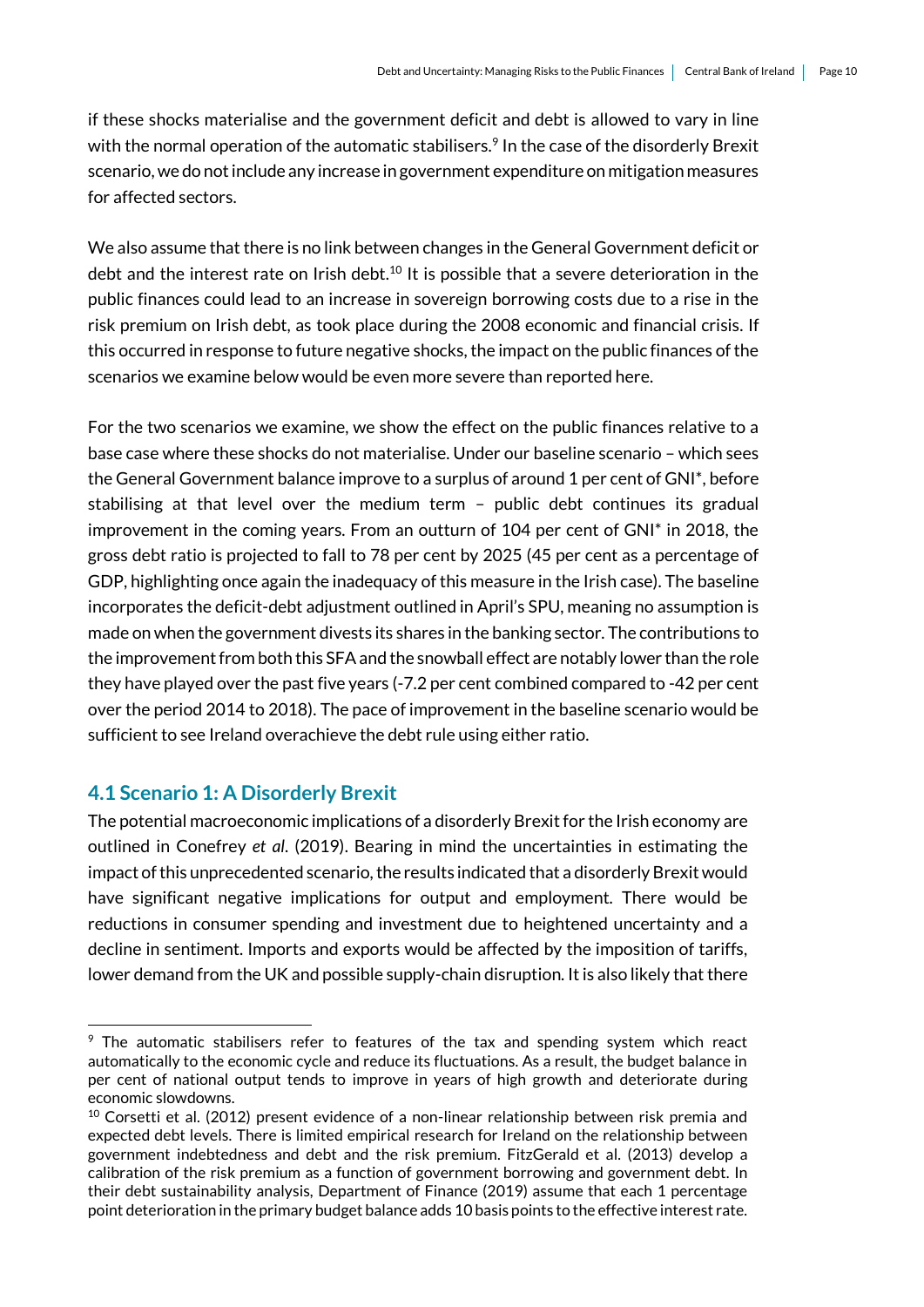would be a deterioration in financial market conditions along with a fall in the value of sterling. Putting these effects together, our estimates suggest that a disorderly Brexit would reduce the level of output in the Irish economy by around 4 per cent in the short run and by 6 per cent after 10 years. The labour market would also be negatively affected with a fall in employment and the unemployment rate would rise by over 2 percentage points in the long run (Figure 7).





*Source:* Simulation results from Conefrey et al. (2019).

1

The scale of these effects on output and employment mean that a disorderly Brexit would have significant knock-on implications for the public finances. The decline in economic activity and weaker labour market conditions would reduce government tax revenue from a range of sources. The increase in unemployment would lead to higher spending on unemployment-related benefits while expenditure on debt interest payments would also rise. In the absence of any offsetting corrective fiscal measures by the government, our estimates indicate that the General Government balance would worsen by around 2 percentage points of output in the long run (Figure 8).<sup>11</sup>

With larger annual deficits (smaller surpluses) and lower output, a disorderly Brexit would result in a higher General Government debt-income ratio compared to a no-Brexit case. Figure 9 below shows the path of the General Government debt in a disorderly Brexit and in a no-Brexit baseline. In a disorderly Brexit, the debt-income ratio would stabilise at a higher level out to 2023 before starting to decline thereafter.As a result, by 2025 the debtto income ratio would increase by around 17 percentage points, with nominal debt approximately €22 billion higher than the baseline. The persistence of a debt-to-income

 $11$  The model results do not take into account any potential revenue gain from the imposition of tariffs.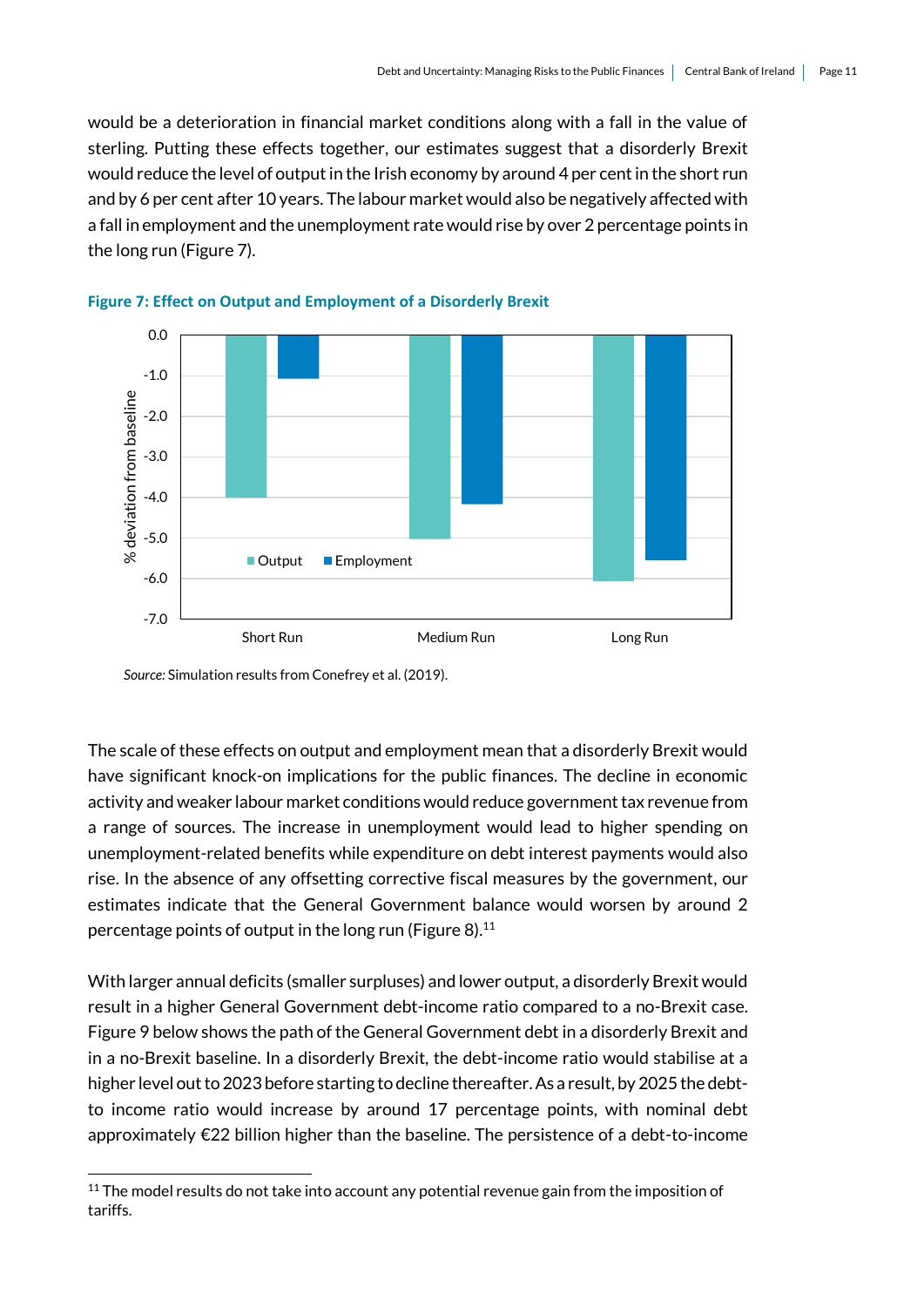ratio of greater than 90 per cent into the middle of the next decade would increase the vulnerability of the Irish economy and public finances to further shocks. There would also be an additional direct burden on the economy owing to the cost of financing a higher level of debt.









*Source:* Authors' calculations based on COSMO.

#### **4.2 Scenario 2: Corporation Tax Decline and an International Slowdown**

The most notable development in the public finances in recent years has been the exceptional growth in corporation tax revenues. Between 2014 and 2018, corporation tax revenue increased by 125 per cent, driving around 40 per cent of overall tax revenue growth. This rise in corporation tax receipts significantly exceeded the rate of growth in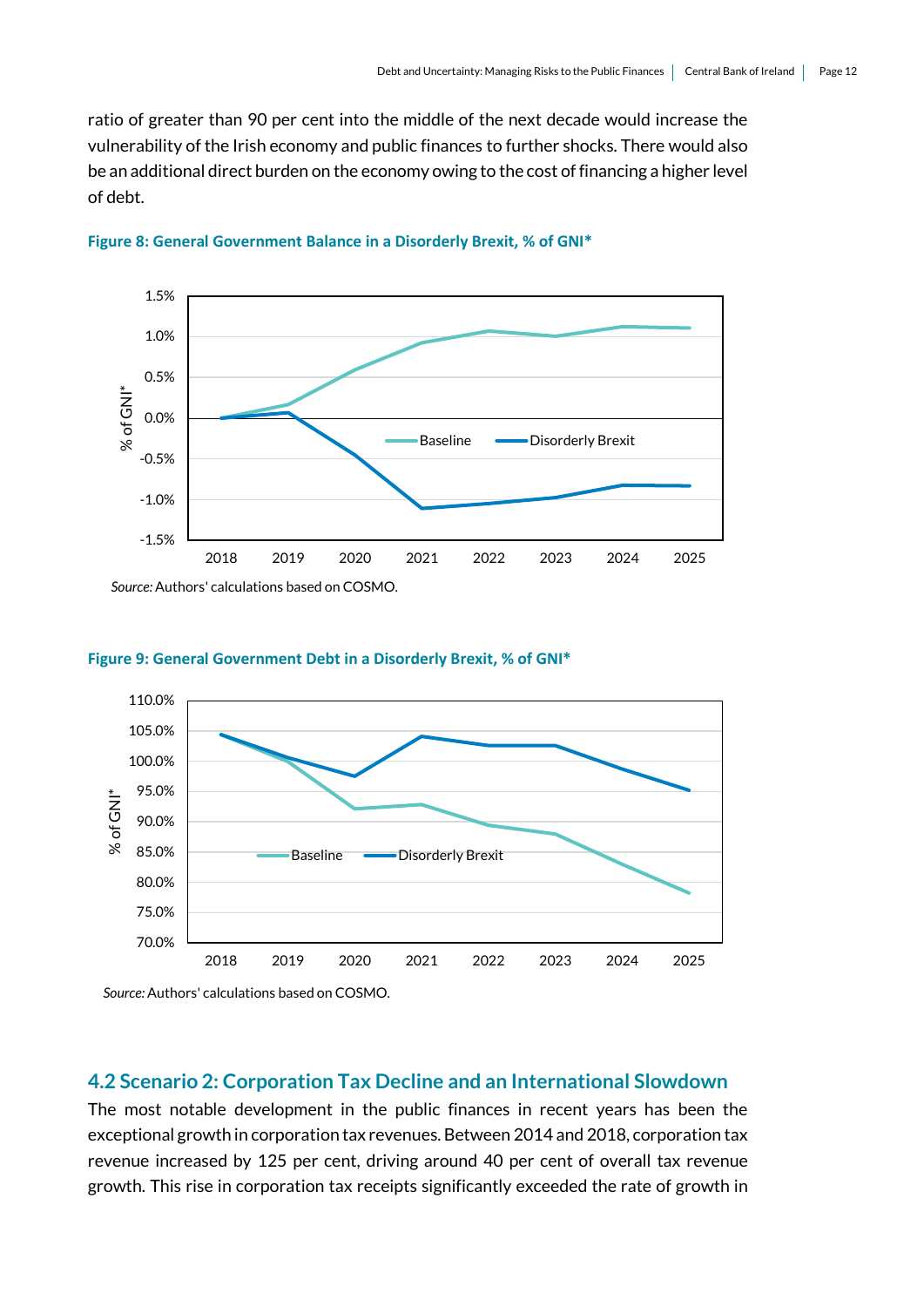underlying economic activity and was substantially larger than expected by the Department of Finance. Forecasts at the time of Budget 2015 anticipated corporation tax receipts would be close to  $\epsilon$ 5 billion by 2018; the actual outturn was double this.<sup>12</sup>

Several characteristics of Ireland's corporation tax intake have led to concern over the sustainability of the recent increases. Corporation tax receipts in Ireland have become even more concentrated: in 2018 the top ten tax payers account for over 40 per cent of CT revenue (Figure 10). In addition, corporation tax is a volatile tax heading and is prone to unexpected and sometimes large changes (See IFAC, 2019 and Hickey and Kane, 2019).

Added to these well-known concentration and volatility risks is the considerable uncertainty over the sustainability of the increases in corporation tax revenue since 2015. Revenue (2016) and Coffey (2019) identified a number of factors behind the 50 per cent increase in CT revenue in 2015 but there remains uncertainty over the precise drivers of the growth in CT revenue over recent years and how Ireland's corporation tax take may be affected by reforms at EU and at a global level.



#### **Figure 10: Proportion of Corporation Tax Paid by Top 10 Payers**

*Source:* Revenue Commissioners, authors' calculations.

1

Weighing up these different elements, there is a clear risk that part of Ireland's current CT revenue may not be sustainable over the long term. It is difficult to estimate the portion of current CT receipts that may be at risk, however, some insights are available from existing analysis and other benchmarks:

 An estimate of the amount of CT revenue at risk can be obtained by comparing the actual level of CT revenue in 2018 to a forecast for CT based on a measure of underlying economic growth (GNI\*). Using this approach, the level of CT revenue

<sup>&</sup>lt;sup>12</sup> See IFAC (2019) Box B: Dealing with the economic and fiscal impact of surging corporation tax receipts.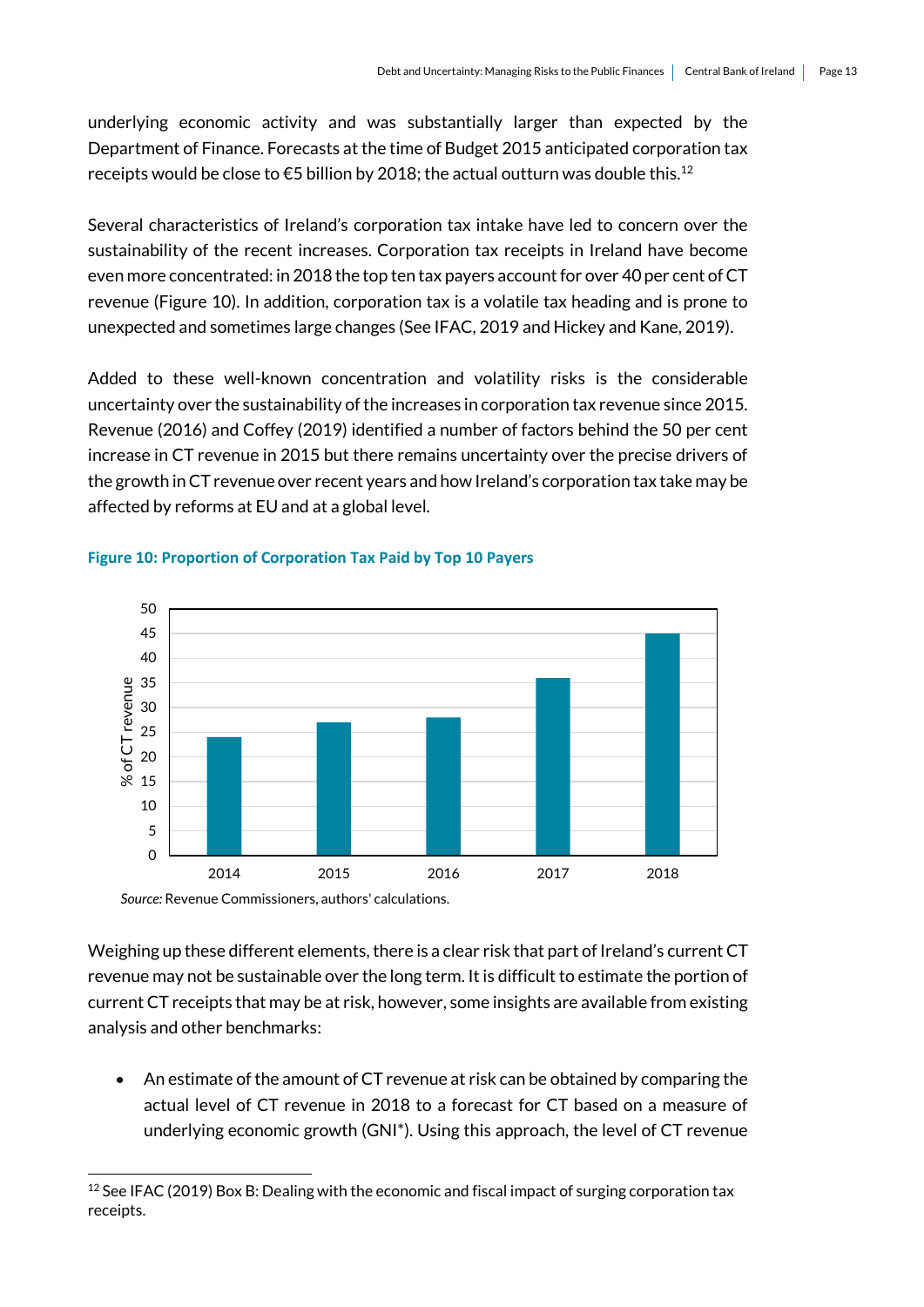in 2018 was around €4 billion higher than the level that would have been realised had corporation tax grown in line with modified GNI (GNI\*).

- Corporation tax receipts accounted for 18.7 per cent of overall Exchequer tax revenue in 2018, its highest ever proportion of overall revenue. Over the period 1990-2017, corporation tax accounted for 12.5 per cent of overall revenues. If the proportion of corporation tax in overall revenues in 2018 had matched its long-run average (12.5 percent), the CT yield would have been around €3.5 billion lower than the actual outturn.
- IMF (2019) estimate the amount of CT revenue at risk as being within the range of 1.1 to 1.8 per cent of GNI\* in 2018, corresponding to €2.2-3.6 billion. The estimate is based on two approaches: the relative share of gross profits in gross value added (GVA) of the non-financial sector (NFS) compared to Ireland's peers and a measure of imputed underlying gross profits (including the financial sector) based on their past growth.
- IFAC (2019) estimate the "excess" corporation tax receipts in 2018 as being within the range €3-€6 billion based on a range of different approaches.

For this scenario, we assume that there is a permanent  $\epsilon$ 3 billion reduction in CT revenues from 2019. This figure is at the lower end of the range of estimates outlined above and, as a result, can be considered conservative. The reduction in CT revenue is an exogenous shock not linked to developments in the underlying economy, but rather can be viewed as a reversal of some of the unexpected increase that has taken place since 2015. We combine this CT shock with a temporary three-year slowdown in the international economy. This represents a generalised deterioration in the external environment for Ireland, which could come about, for example, due to an escalation of current trade tensions. It is important to note that while the shocks occur at the same time, the exogenous CT reversal and the international slowdown are assumed to be unrelated.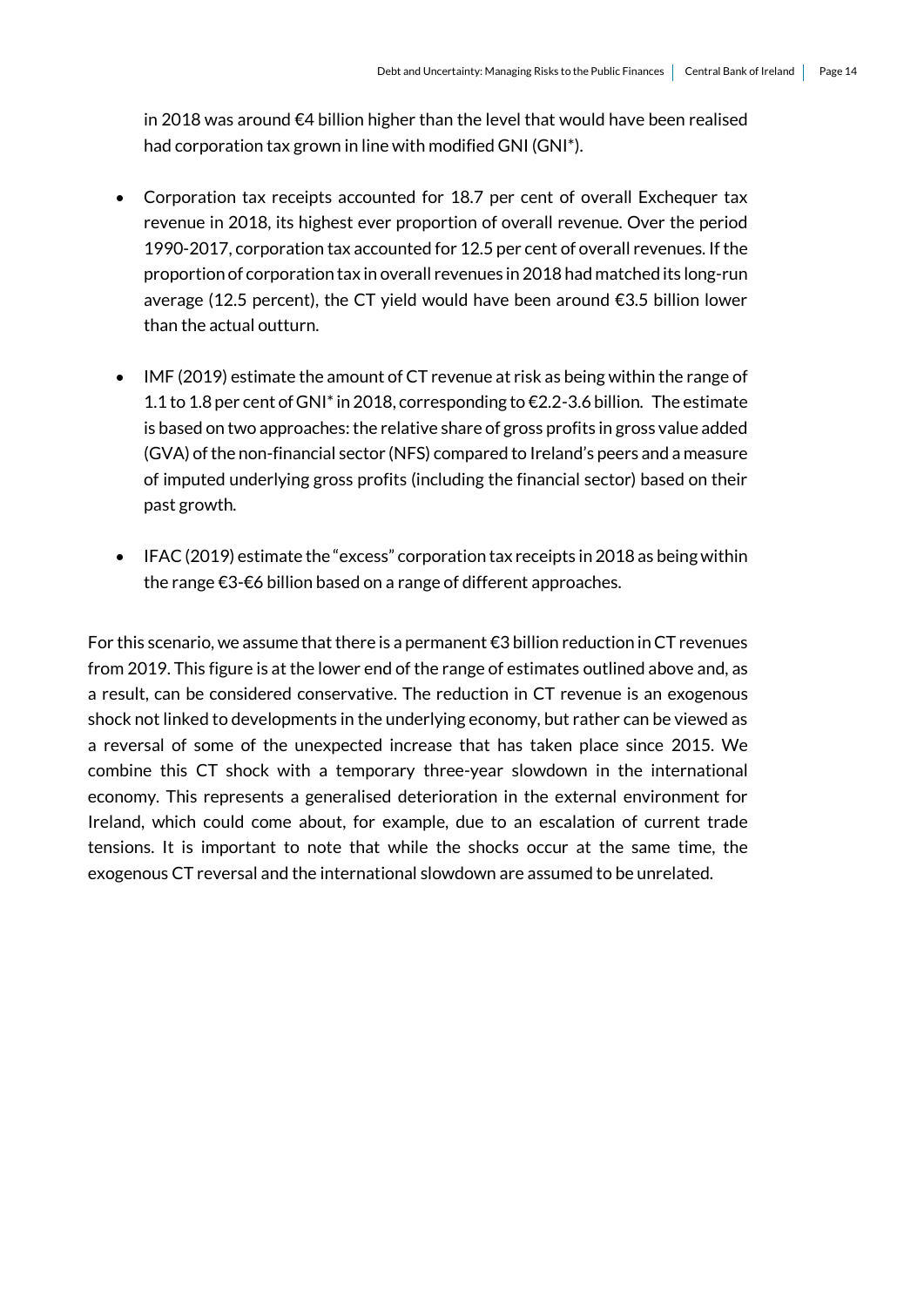

**Figure 11: Response of Output and Employment to External Demand Shock**

*Source:* Authors' calculations using COSMO.

Output and employment are negatively affected only by the decline in external demand. As shown in Figure 11, by 2025 the level of output is around 0.8 per cent lower and the level of employment around 0.3 per cent lower following the temporary weakening of the international economy. This adverse shock is transmitted to the Irish economy through lower output and exports in the tradable sector.



**Figure 12: General Government Balance (% of GNI\*)**

Source: Central Bank of Ireland

The negative shocks to corporation tax revenues and the international economy would have significant adverse implications for the public finances. Overall government revenue would be reduced directly via the loss of corporation tax revenue and indirectly due to slower economic growth from weaker external demand. As a result, the General Government balance would deteriorate by around 1½ per cent of output over the medium term (Figure 12). Applying this deviation to our baseline projection implies that the public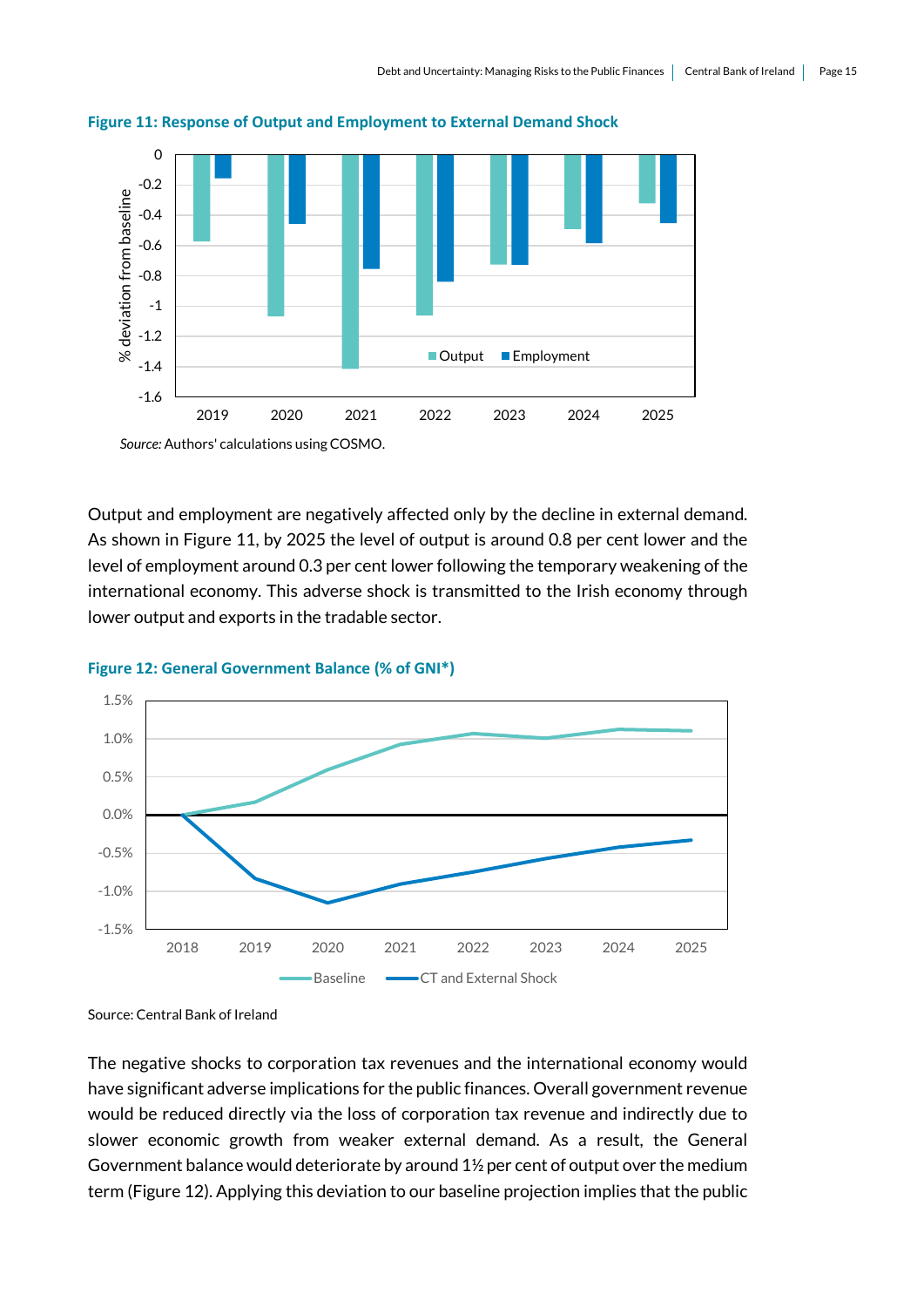finances would remain in deficit out to 2025 if this shock materialised. The cumulative effect of larger government deficits would result in an increase in the debt. As shown in Figure 13, the General Government debt-to-output ratio would be around 10 percentage points higher than in the baseline by the middle of the next decade.



**Figure 13: General Government Debt with Corporation Tax and External Shock, % of GNI\***

*Source:* Authors' calculations based on COSMO.

#### **5. Conclusion**

In this *Economic Letter,* we assess developments in Irish government debt since the 2008 crisis and examine the exposure of the public finances to adverse shocks. Significant improvements in the State's fiscal position since 2013 have contributed to a decline in Ireland's debt ratio. Exceptionally low interest rates, rapid economic growth and once-off factors have been the main drivers of the decline in the debt-to-GNI\* ratio. Underlying improvements in the fiscal position have played a smaller role. In particular, the improvement in the primary (non-interest) budget balance has stalled since 2016, with the majority of the fall in the debt-to-income ratio being driven by the strong cyclical upswing in economic growth.

The current macroeconomic environment facing the Irish economy is unusually uncertain. Although central forecasts are positive, the balance of risks to those projections is firmly weighed to the downside. Our analysis examines the effect on the government debt of two key risks currently facing the economy. A disorderly Brexit or a loss of corporation tax revenue accompanied by a slowdown in the international economy would both result in a material increase in the government debt. If either risk materialised, our estimates suggest that the government debt-to-income ratio could increase by between 10 and 20 percentage points above current central projections, leaving the level of the debt ratio in both scenarios greater than 90 per cent well into the middle of the next decade. The two scenarios we consider are modelled separately – in reality economic shocks can sometimes occur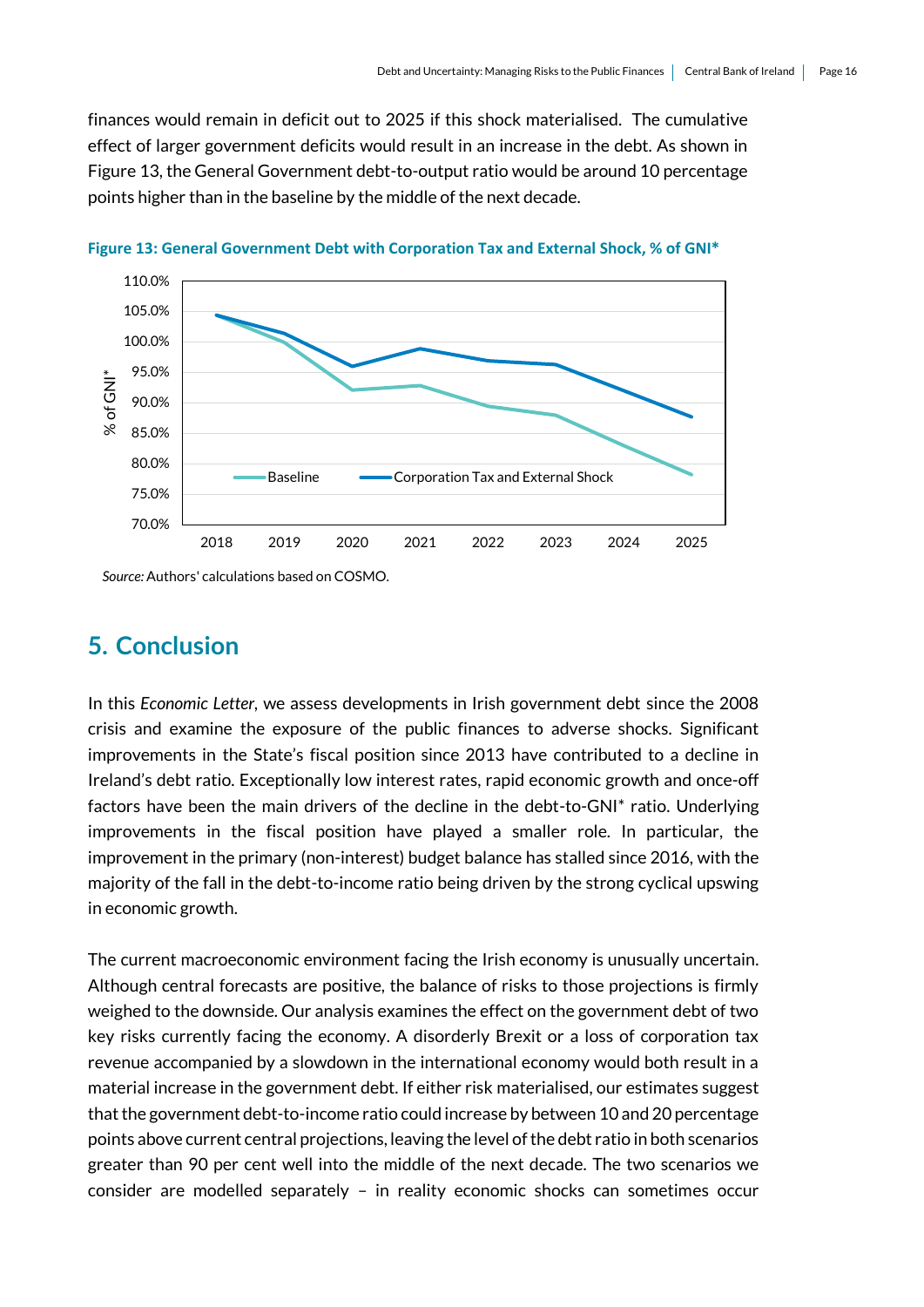simultaneously. If this materialised, the effects on the economy and public finances would be magnified compared to the results we report.

These results highlight the continued vulnerability of the public finances to negative growth and other shocks. To protect the hard-won improvements in the State's finances achieved since 2013 and to safeguard Ireland's long-run debt sustainability, reducing the public debt to safer levels should remain a key priority. One concrete way to lower the debt burden would be to use any windfall fiscal revenues for debt reduction (Conefrey *et al.,* 2019). This applies in particular to corporation tax given the uncertainty over the sustainability of the increases in revenues since 2015. Unexpected gains from this source should be saved rather than used to fund long-lasting spending commitments. This principle is recognised in recent publications from the Department of Finance and, if incorporated into future budgetary decisions, would help put the public finances on a sounder footing.

## **6. References**

Blanchard, O. 2019, "Public Debt and Low Interest Rates." AEA Presidential Lecture January 2019. Available at:

[https://www.aeaweb.org/aea/2019conference/program/pdf/14020\\_paper\\_etZgfbDr.pd](https://www.aeaweb.org/aea/2019conference/program/pdf/14020_paper_etZgfbDr.pdf) [f](https://www.aeaweb.org/aea/2019conference/program/pdf/14020_paper_etZgfbDr.pdf)

Conefrey, T., O'Reilly, G. and Walsh, G. 2019. "Fiscal Windfalls: A Model-Based Analysis." Central Bank Economic Letter No. 3. Available at:

[https://www.centralbank.ie/docs/default-source/publications/economic-letters/vol-](https://www.centralbank.ie/docs/default-source/publications/economic-letters/vol-2019-no-3-fiscal-windfalls-a-model-based-analysis-(conefrey-o-reilly-and-walsh).pdf?sfvrsn=10)[2019-no-3-fiscal-windfalls-a-model-based-analysis-\(conefrey-o-reilly-and](https://www.centralbank.ie/docs/default-source/publications/economic-letters/vol-2019-no-3-fiscal-windfalls-a-model-based-analysis-(conefrey-o-reilly-and-walsh).pdf?sfvrsn=10)[walsh\).pdf?sfvrsn=10](https://www.centralbank.ie/docs/default-source/publications/economic-letters/vol-2019-no-3-fiscal-windfalls-a-model-based-analysis-(conefrey-o-reilly-and-walsh).pdf?sfvrsn=10)

Corsetti, G., Kuester, K., Meier, A. and Müller, G.J. (2013), "Sovereign Risk, Fiscal Policy, and Macroeconomic Stability", The Economic Journal, Volume 123, Issue 566, February 2013, Pages F99–F132.

Coffey, S. (2019), "Recent Trends and Causes of Irish Corporation Tax Revenues." Presentation to Nevin Economic Research Institute, January 2019. Available at: [https://www.nerinstitute.net/events/2019/01/30/neri-seminar-dublin-recent-trends](https://www.nerinstitute.net/events/2019/01/30/neri-seminar-dublin-recent-trends-and-causes-of-ir/)[and-causes-of-ir/](https://www.nerinstitute.net/events/2019/01/30/neri-seminar-dublin-recent-trends-and-causes-of-ir/)

Department of Finance (2018), "Annual report on public debt in Ireland." September 2018. Available at: [https://assets.gov.ie/4274/111218115438-](https://assets.gov.ie/4274/111218115438-102376301fd948c2b20e3449111eff54.pdf) [102376301fd948c2b20e3449111eff54.pdf](https://assets.gov.ie/4274/111218115438-102376301fd948c2b20e3449111eff54.pdf)

Department of Finance (2019), "Annual report on public debt in Ireland." August 2019. Available at:<https://assets.gov.ie/24583/7ce725b34d7743d793bd98a0122d40ce.pdf>